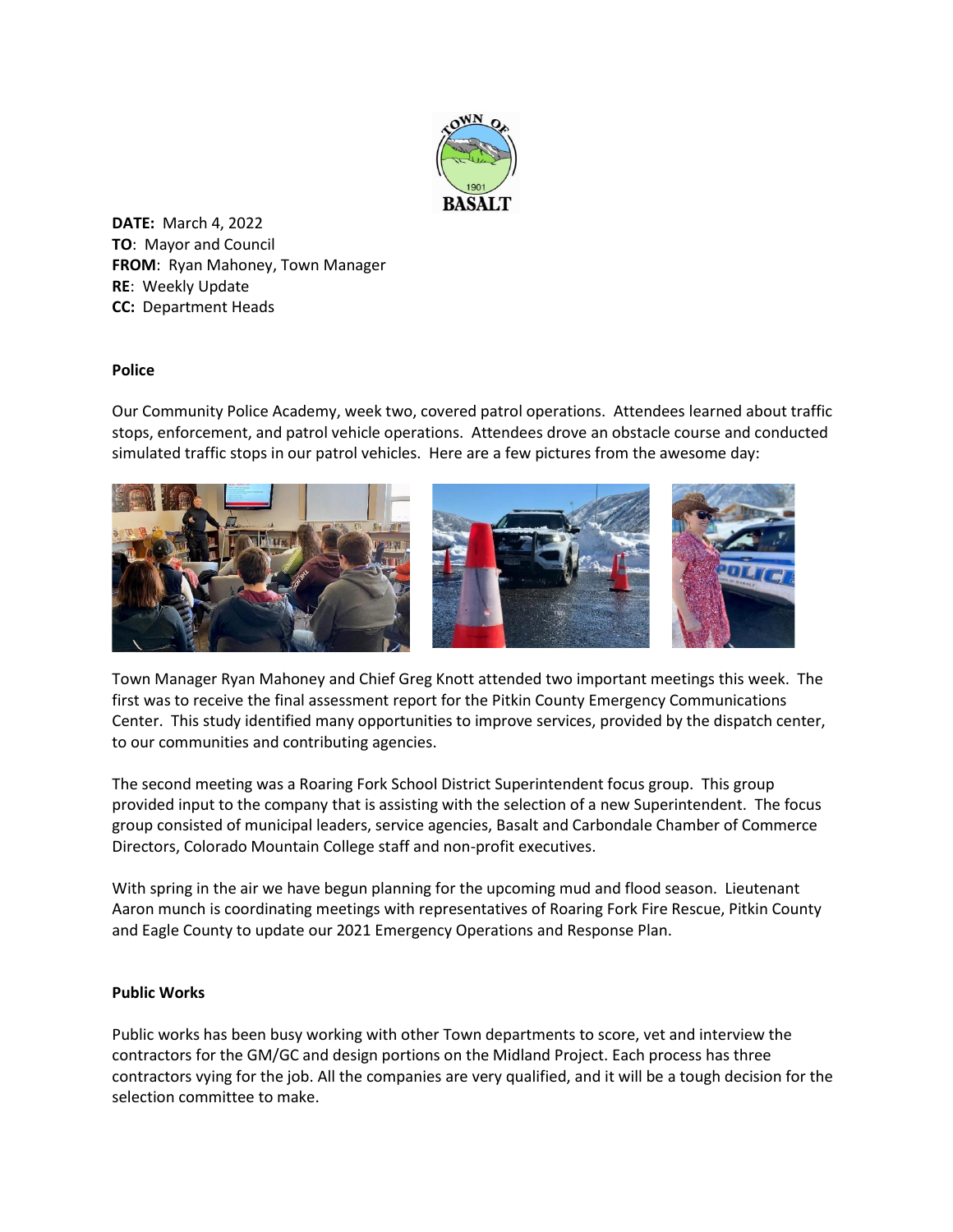Planning and Zoning agreed to approve the Public Works Manual updates recommended by staff this week. The updates come at a crucial time, in that they will further clarify the Towns expectations on the build design of the Midland Project.

Public Works will be opening bids today for the mill and overlay and the chip seal work to be completed this year for the Town Street maintenance programs. The contractors that are submitting the bids are ones that the Town has used before and that we know perform good work.

Ice breaking and clean-up work continues in certain areas of Town. We have received glass and throttle replacement parts to fix the Ventrac sidewalk machine. Two of the Public Works plow trucks are being repaired. One of the trucks has a loose connection on the headlight, which is still under warranty and the other truck intermittently loses power. The crew is busy taking holiday decorations down between snowstorms.

## **Planning**

**Basalt Center Circle Application -** The Applicant is working on the Final Plan application.

**Basalt River Park Improvements** – Walters Inc. has continued work on Phase I of Basalt River Park. They have completed final grading, constructed the wall elements, and finalized the winterization of the site. The architects on the bandshell, misting feature, and bus station/restroom continue to work on the designs for those elements of the park. Staff has put out an RFP for the Phase II installation and bids are due on March 30<sup>st</sup>. Additionally, Staff met with the architects on the bus shelter/restroom to discuss initial design concepts for the bus shelter/restroom facilities.

**Midland Avenue Streetscape Project** – Two RFPs, one for design and one for CM/GC services, were advertised in late January. Proposals on the CM/GC and the design team RFPs were due late last week, and three proposals were received for each. Staff has been interviewing the teams making the proposals this week. Staff will work on making a recommendation regarding the CM/GC and design teams and will bring forward a contract for each on March 8<sup>th</sup> for the Council's consideration.

**Town of Basalt Photovoltaic and Energy Storage Project** – The Resolution approving the contract with McKinstry was approved by the Council. McKinstry will be conducting site visits of the potential sites in mid-March. Staff will continue to work with Holy Cross Energy, the school district, CORE and members of the Green Team. Staff is also working on responses to a request for information on the various sites from McKinstry.

**Other Basalt Forward 2030 Support** – Town Planning Staff also provided support to the Manager for the Basalt Forward 2030 projects. The Council will have a worksession on the affordable housing component on March 14<sup>th</sup>.

**Mid-Valley Center Lot 4** – Phase 1A of the Project has been completed except for the landscaping. Resolution approving the contract with Gould Construction was approved by Council. Town Staff and Gould are moving forward with final design of the foundation and building.

**Early Childcare Center** – The Town is under contract with Land + Shelter for the conceptual design of an early childhood center on Sopris Meadows Parcel 2E. The Town has also entered into an agreement with Blue Lake Preschool as the childcare provider for the site. Staff, the Land + Shelter Team, and the Director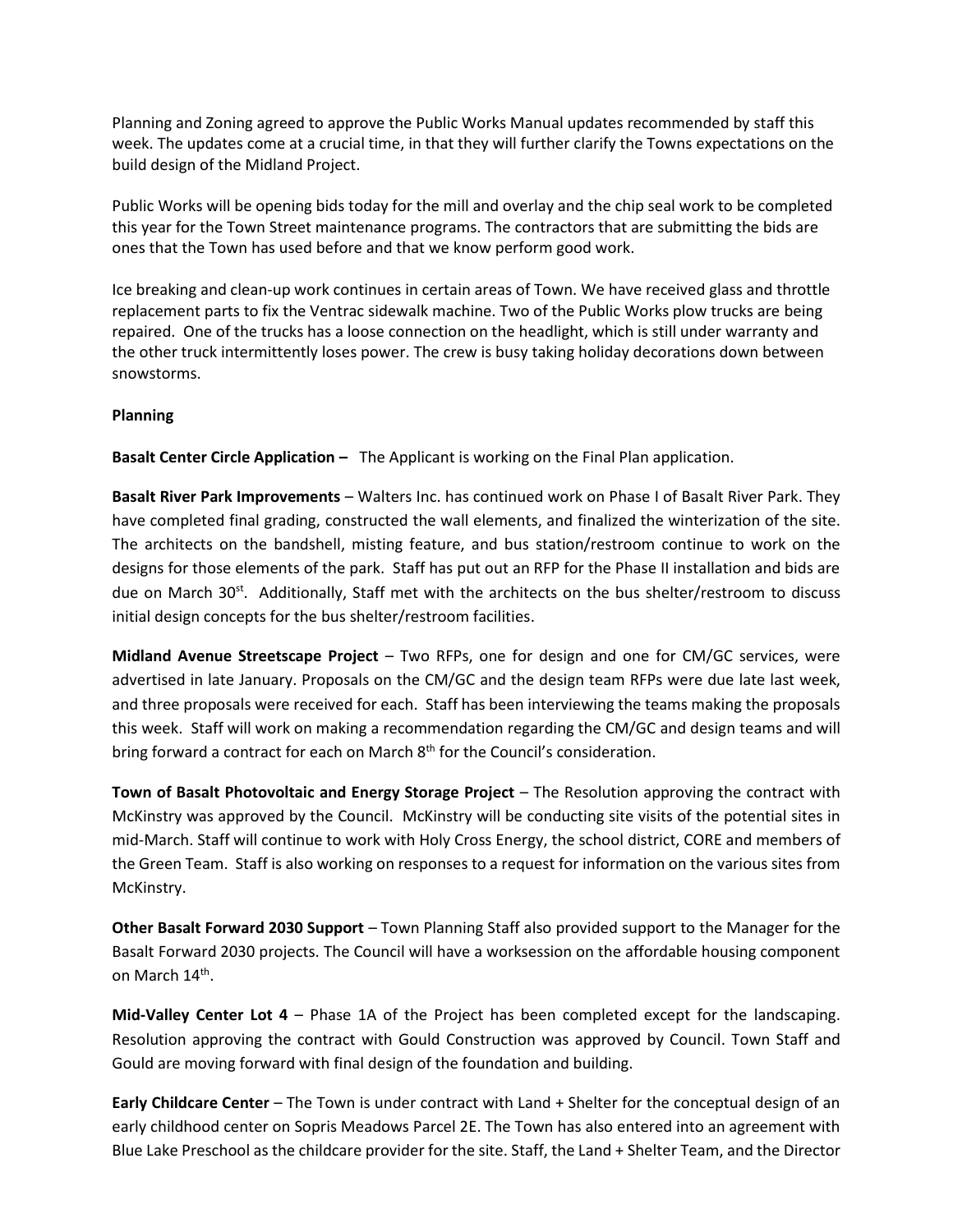of Blue Lake Preschool, have been working on the programming needs of the proposed school as a first step in the development of conceptual plans.

**Basalt River Park Development LLC** – A full building permit was issued on the Gallery Building which includes commercial, apartments, and the affordable housing units.

**Development Review/Applications** – Staff also spent time on responding to administrative reviews, complaints and working on land use applications and building permits.

**Green Team** – Staff attended the first quarterly meeting of the Eagle County Climate Action Collaborative on Monday where a progress report was provided highlighting progress made toward meeting Climate Action goals. The 2019/2020 Greenhouse Gas Emissions Inventory is close to completion. Results so far show a 2% decrease in emissions from electricity due to renewables, but a 3% increase from natural gas emissions. The Collaborative heard a presentation from Linn Brooks, General Manager of Eagle River Water Shed District on water resources and planning. Presentations were provided from various communities (including Basalt) on green projects and policies that are currently underway for 2022.

**BPAC** – The Commission agreed to release a call to artists for a sculpture to be placed in a designated location at the Basalt River Park. BPAC also reviewed materials for the 2022 BPAC Grant Program, discussed membership, webpage management, and finalizing the video project that included filming in artist studios and interviews with the artists.

**Regional –** Staff attended the first in a series of workshops coordinated by Pitkin County on the topic of growth and economic indicators. Attendees heard a presentation from consultants Economic Planning Services and RRC regarding key economic indicators, and were asked to consider the questions of how has Pitkin County and the Roaring Fork Valley changed in the past three years, and what are the sources of these changes and what is the degree of impact on the local landscape.

## **Finance**

**Grant writing and reporting** – American Recovery Plan (ARP) - I attended a 2-day federal grant training course Wednesday and Thursday this week. The Town has been allocated a little over \$1 million in ARP Funding, to be spent between now and 2024. Council has allocated \$1,004,860 of that funding to the water infrastructure portion of the Midland Avenue Streetscape project. The remaining \$40,000 has been allocated to purchase an emergency pump for water distribution. I will be reviewing the Town's accounting procedures to assure they are in compliance with federal reporting guidelines, and may make recommendations to the Finance Advisory Board and Council if changes are needed to any of the Town's existing accounting policies. Additionally, I am gearing up to complete the Town's first quarterly reporting requirement on April 30, 2022. The Town has not incurred expenditures for this grant to date.

**Ayres Grant Writing** – Staff met with Ayres Consulting, the Town's grant consultants, last week to discuss potential grant opportunities for the Basalt Forward 2030 projects. They are reviewing potential grant opportunities available for Affordable Housing, which will be discussed during the March 14 Affordable Housing Council work session. Additionally, they are compiling a list of grant opportunities for all three projects that will be discussed with Staff during late-March.

**COVID-19 Town Employee Guidelines** – We've updated and emailed to Town employees the Town's latest guidelines for employees to follow after being sick with COVID or COVID-like symptoms, or if a